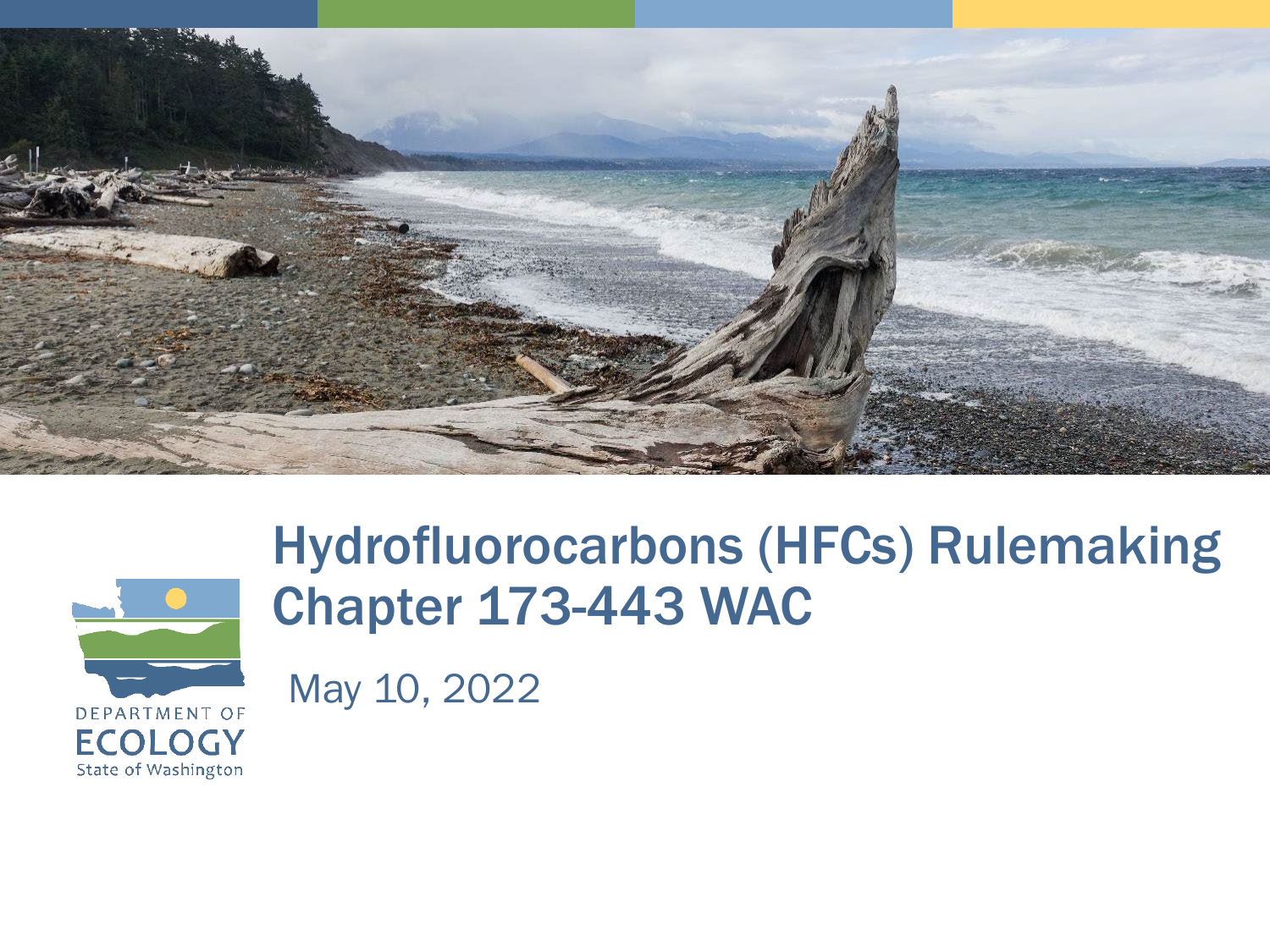

#### Hydrofluorocarbons (HFCs) Rulemaking Team

- Eman Jabali Meeting Host
- Tina Maurer Meeting Host
- Leonard Machut HFC Unit Supervisor
- Jason Alberich Rules & Planning Unit Supervisor
- Linda Kildahl HFC Rulemaking Lead
- Tamara Dumitrescu HFC Technical Lead
- Janée Zakoren Community Outreach & Engagement Specialist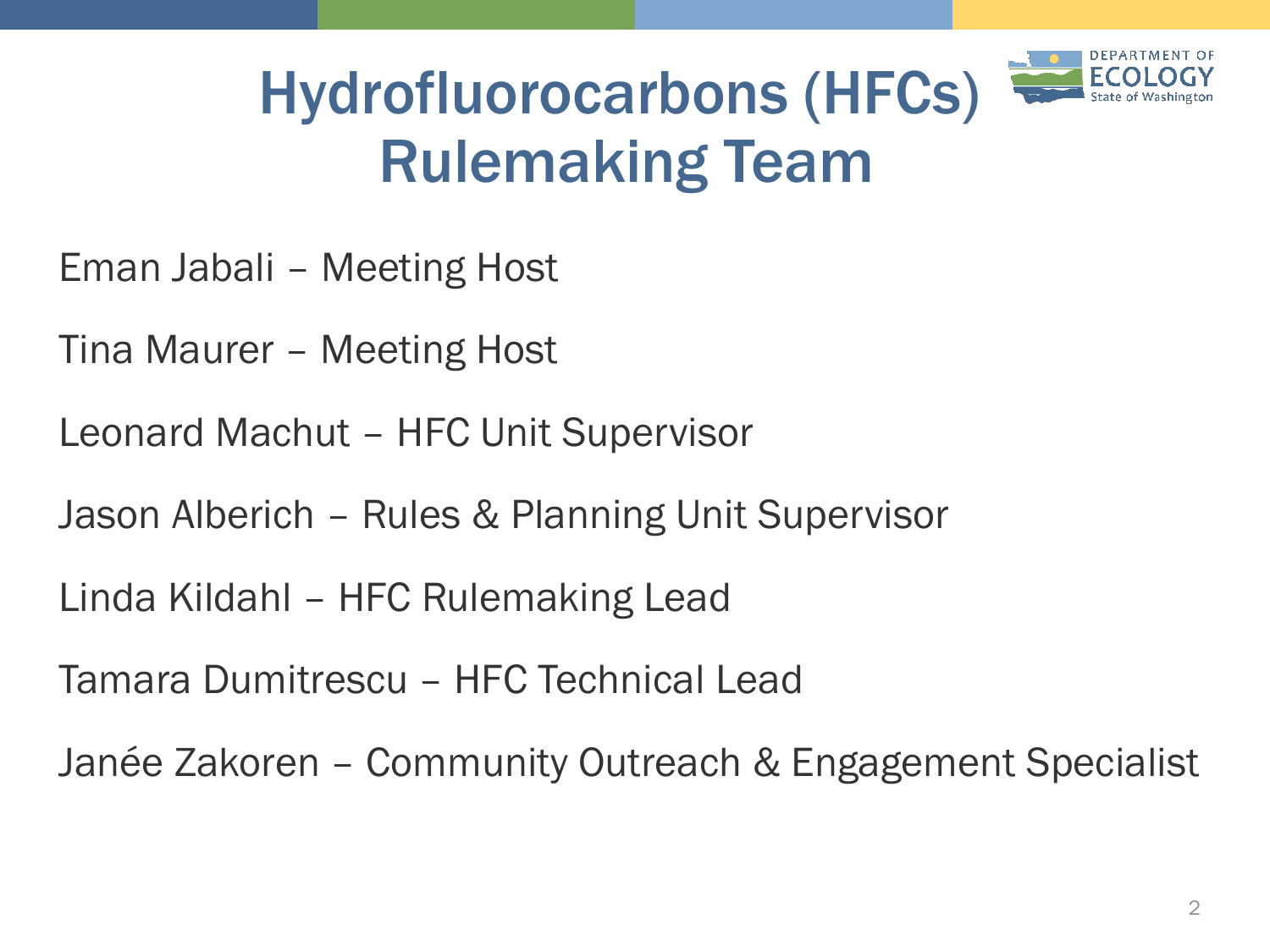# Agenda



- Welcome
- March meeting review
- Updated draft rule language
	- **Definitions**
	- Refrigeration and air conditioning
- Q & A with grocery retailers
- Wrap up, future meetings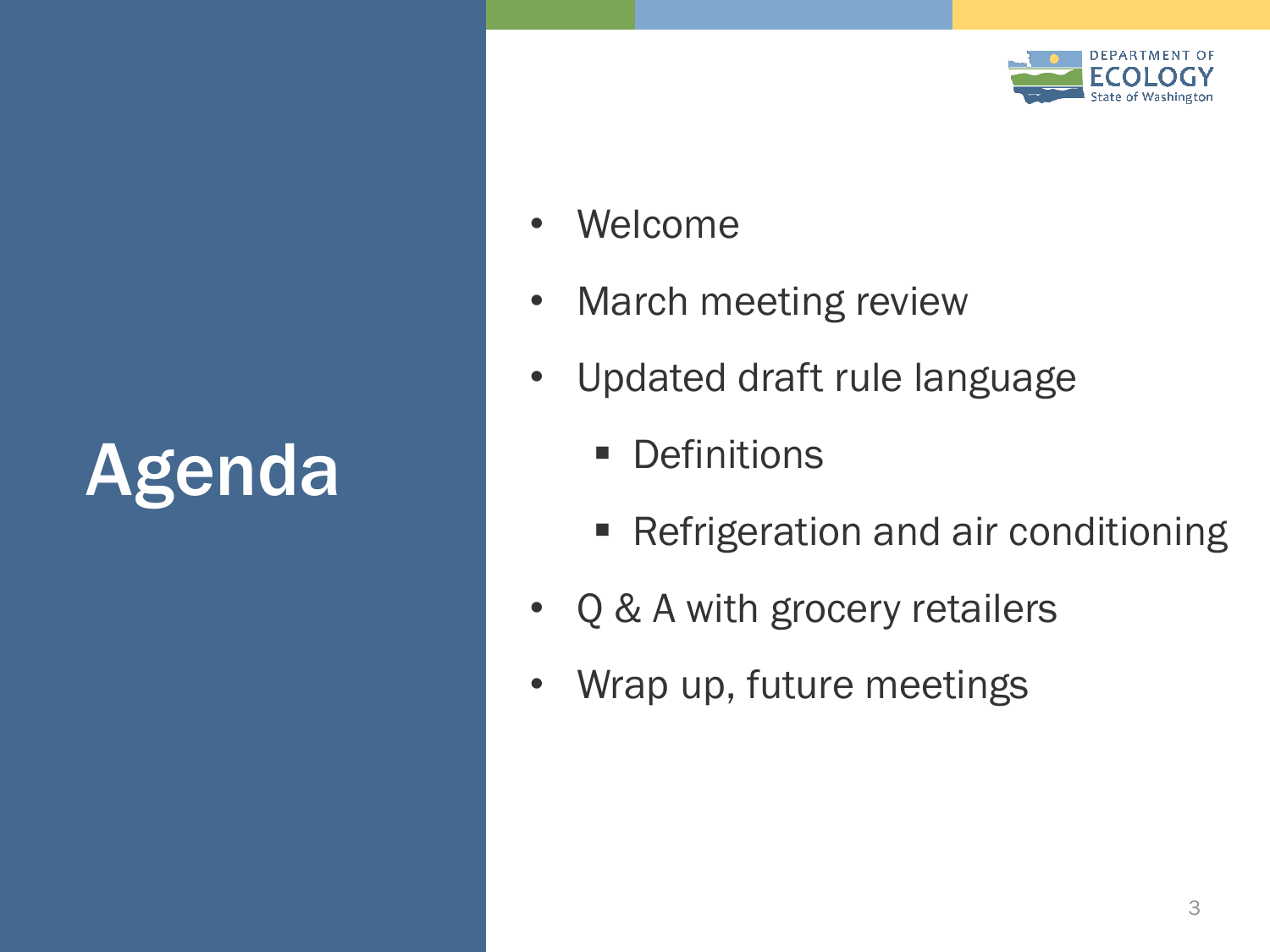

### Federal Rules and State Legislation Overview

- 2017 EPA SNAP Rule 20 vacated
- 2019 EPA SNAP Rule 21 vacated
- 2019 Washington approves HB112
- 2020 Phase out HFCs, starting January 1, 2020
- 2021 Washington approves HB 1050
- Present Start new rulemaking

 $\Delta$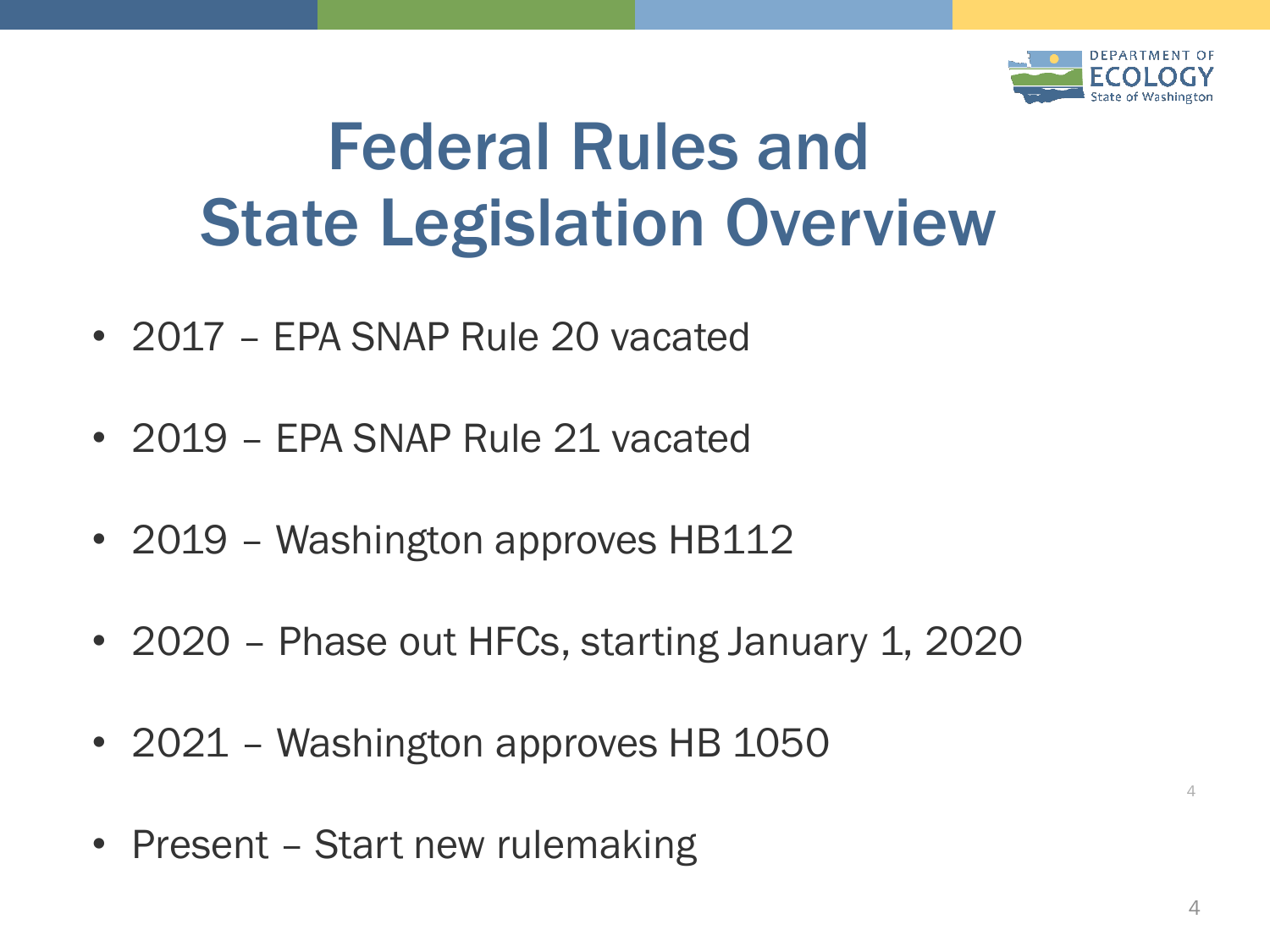

# March Meeting Recap

#### **Definitions**

- Use EPA definitions when possible
- "Chiller" treat comfort cooling differently than industrial process
- "Residential dehumidifier" add definition
- "New" current definition okay

#### Refrigeration and air conditioning (new equipment)

Continued concern about residential dehumidifiers and commercial ice machines

#### MVAC (small cans)

- Request to allow sales to technicians
- Industry committed to providing sales data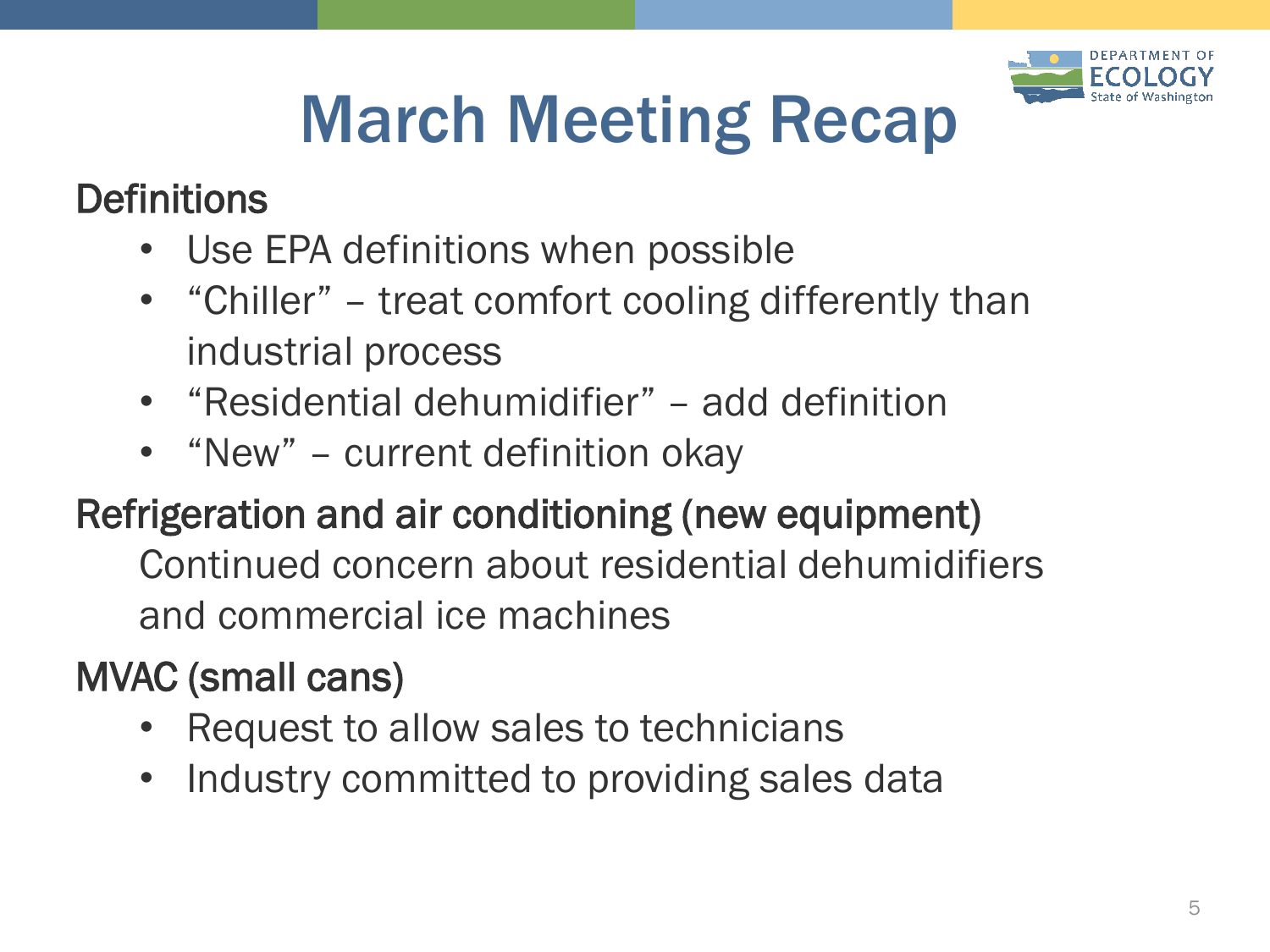

### Updated Draft Rule Language

- Definitions
- GWP thresholds for new refrigeration and air conditioning equipment
	- RCW 70A.60.020 (HB 1050, Section 8)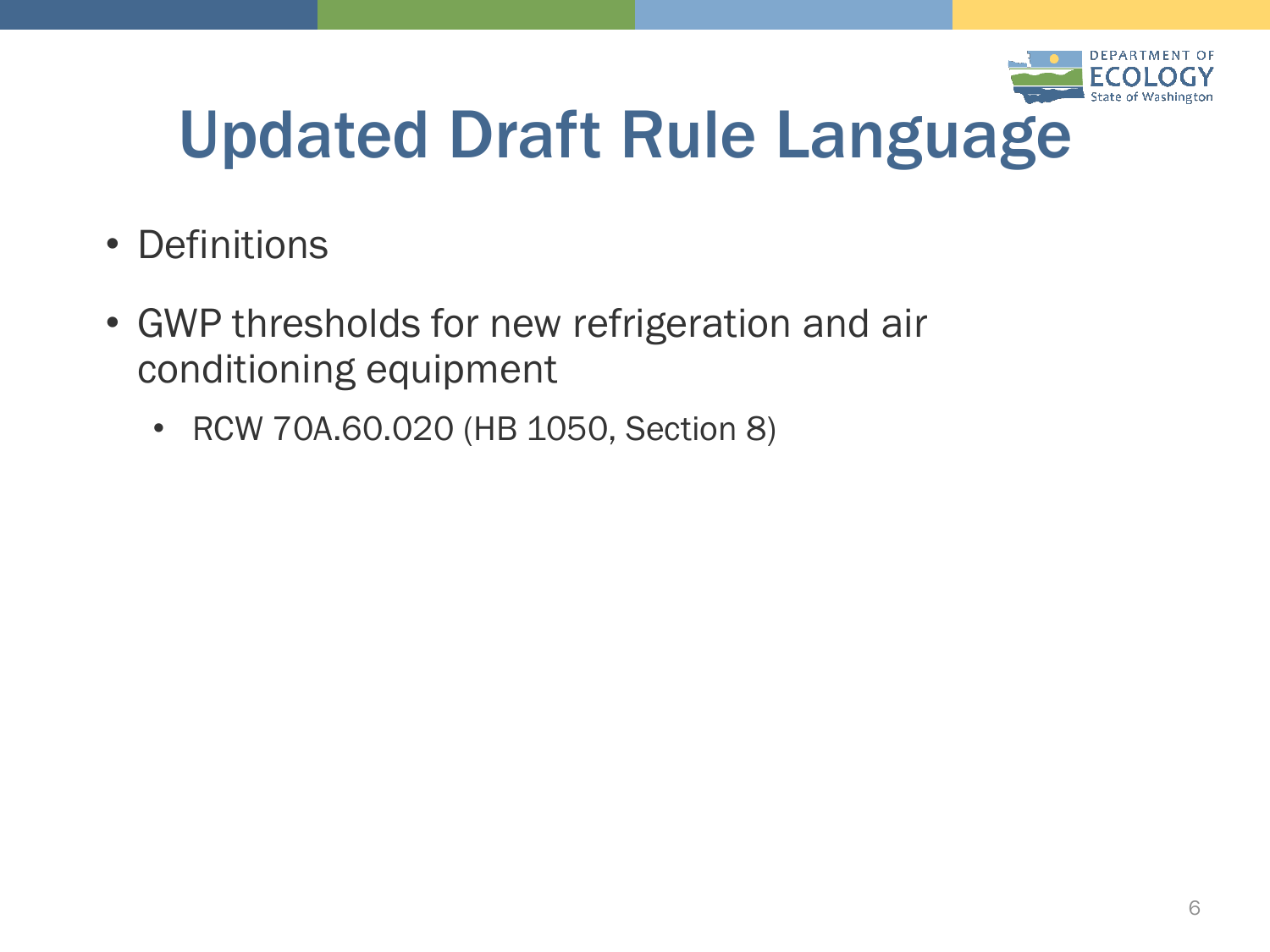

### "Residential Dehumidifier"

"Residential dehumidifier" means a residential airconditioning product, other than a portable air conditioner, room air conditioner, or packaged terminal air conditioner, that is a self-contained, electrically operated, portable, and mechanically encased assembly consisting of:

- a) A refrigerated surface (evaporator) that condenses moisture from the atmosphere;
- b) A refrigeration system, including an electric motor;
- c) An air-circulating fan; and
- d) A means of collecting and disposing of the condensate.

#### Added definition from CARB 2021 HFC rule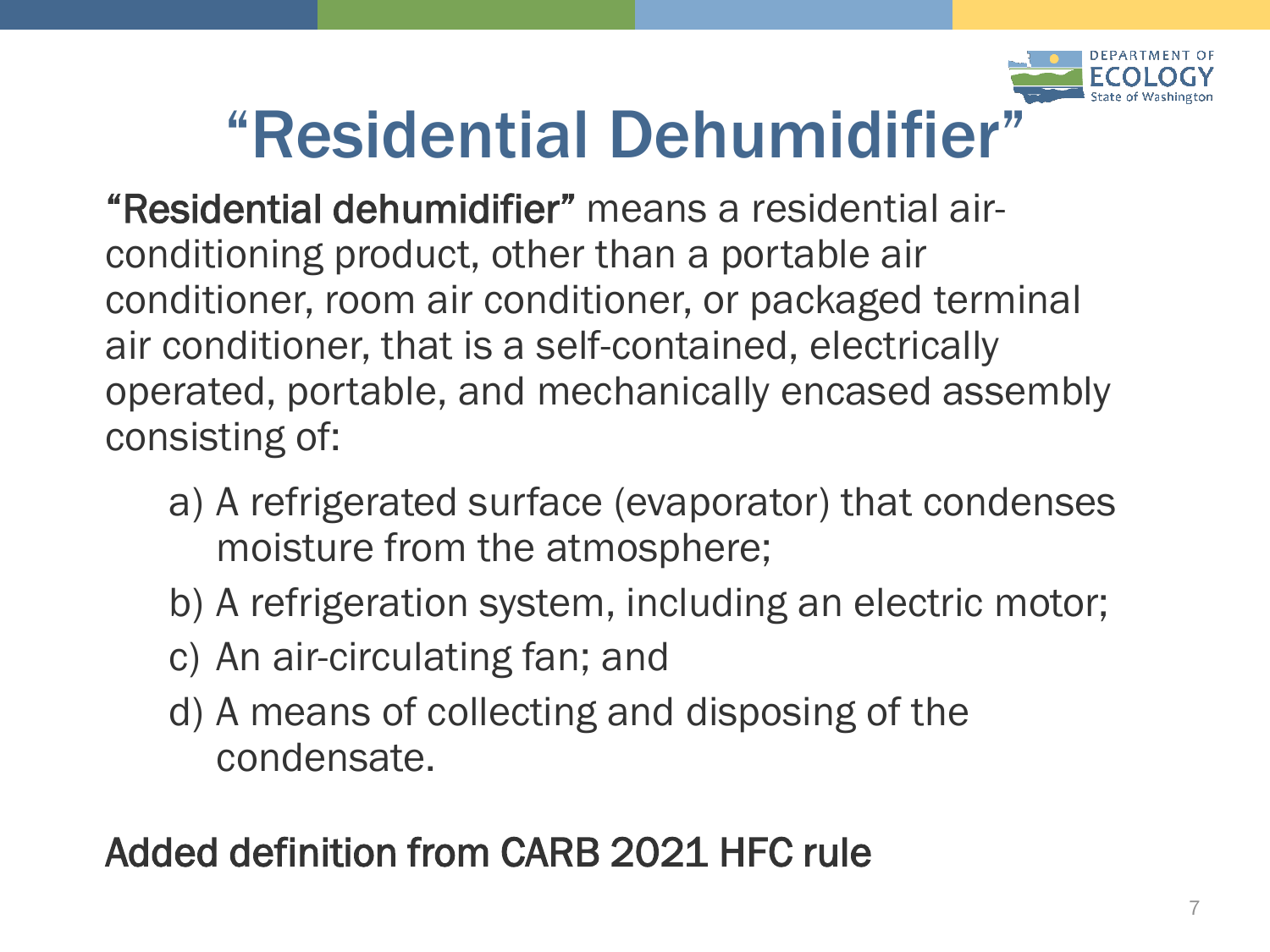

#### "Industrial Process Refrigeration"

"Industrial process refrigeration" means to cool process streams at a specific location in manufacturing and other forms of industrial processes and applications. These complex, customized systems are directly linked to the industrial process. Where one appliance is used for both industrial process refrigeration and other applications, it will be considered an industrial process refrigeration systems if 50 percent or more of its operating capacity is used for industrial process refrigeration. Industrial process refrigeration or cooling using a chiller is regulated as a chiller for purposes of new equipment GWP thresholds. Industrial process refrigeration not using a chiller is regulated as industrial process refrigeration equipment.

New sentence added: "Industrial process refrigeration or cooling using a chiller is regulated as a chiller for purposes of new equipment GWP thresholds."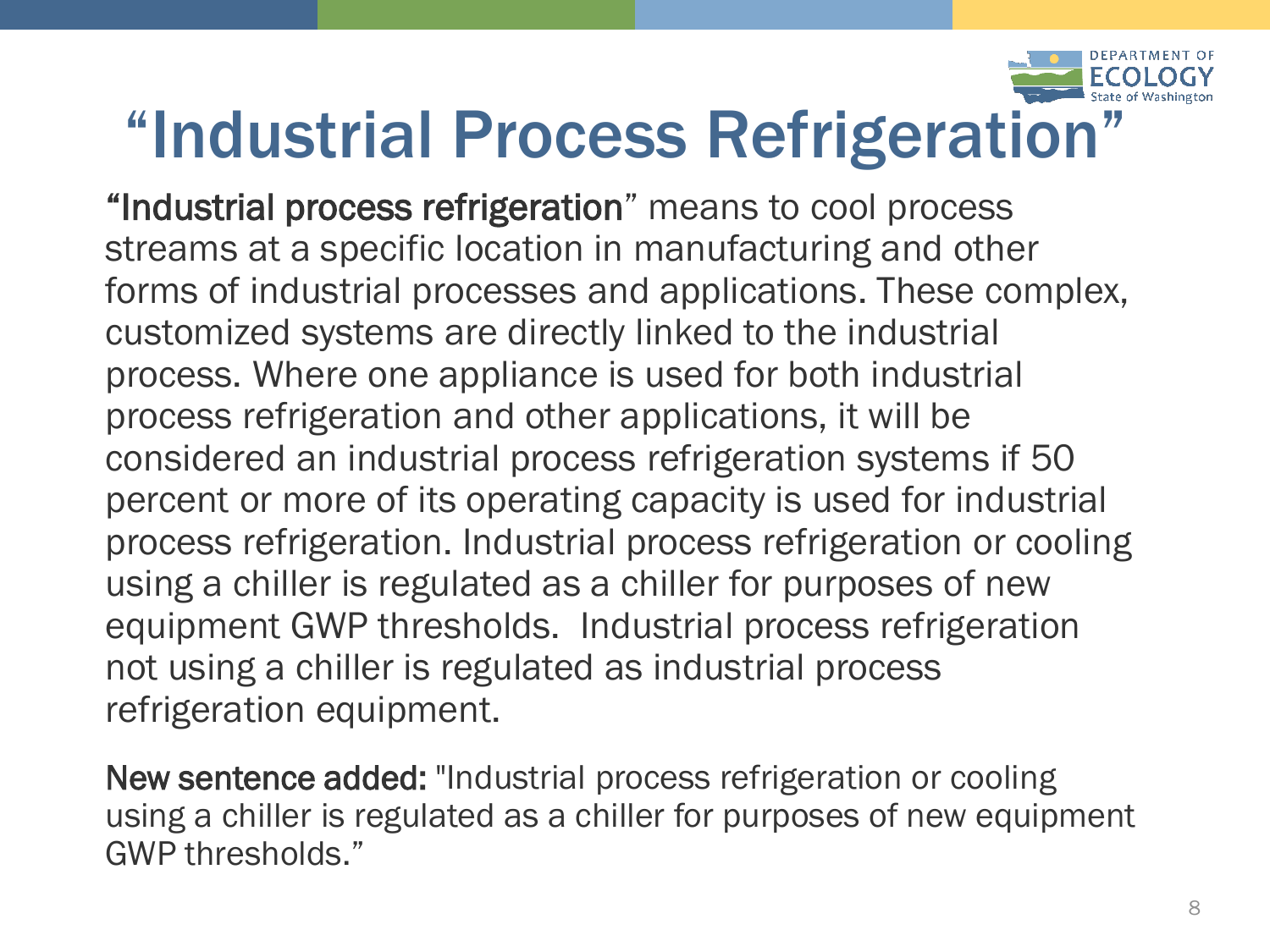

### "Industrial Process Refrigeration"

"Industrial process refrigeration" means to cool process streams at a specific location in manufacturing and other forms of industrial processes and applications. These complex, customized systems are directly linked to the industrial process. Where one appliance is used for both industrial process refrigeration and other applications, it will be considered an industrial process refrigeration systems if 50 percent or more of its operating capacity is used for industrial process refrigeration. Industrial process refrigeration or cooling using a chiller is regulated as a chiller for purposes of new equipment GWP thresholds. Industrial process refrigeration not using a chiller is regulated as industrial process refrigeration equipment.

New sentence added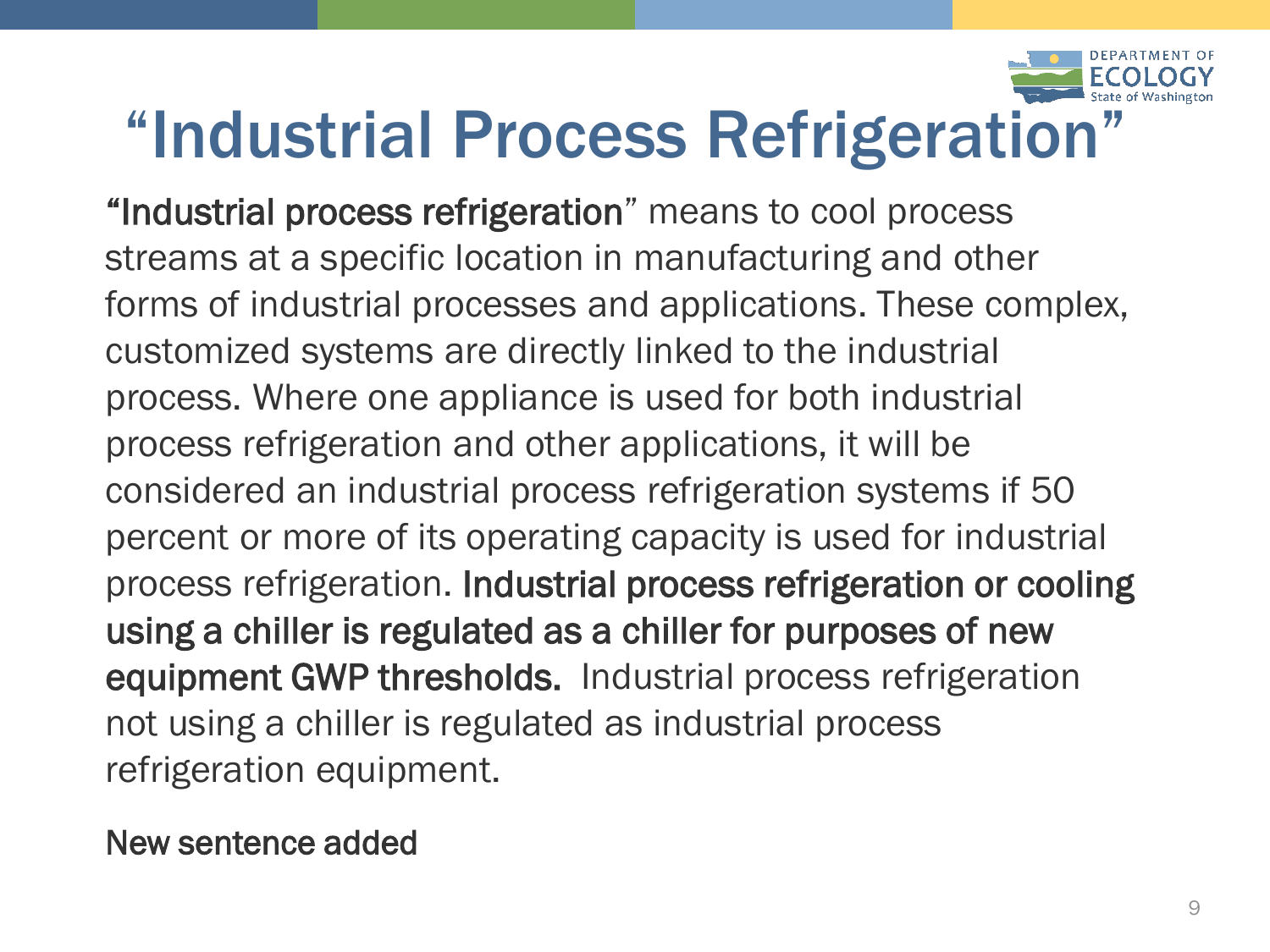# "Chiller"



"Chiller" means a water or heat transfer fluid chilling equipment package custom built in place or a factory-made and prefabricated assembly of one or more compressors, condensers and evaporators, with interconnections and accessories including controls, designed for the purpose of cooling or heating water or a heat transfer fluid. A chiller is a machine specifically designed to make use of a vapor compression cycle or absorption refrigeration cycle to transfer heat from a cold water or heat transfer fluid circulating system to the air, a heat transfer fluid, or other heat exchange media. Chillers can be water-cooled, or evaporatively cooled. Chillers include, but are not limited to, rotary chillers, centrifugal chillers, and positive displacement chillers, including reciprocating, scroll, and screw chillers. Chillers used solely for comfort cooling are considered air conditioning equipment.

New sentence added (not yet shown in draft rule language)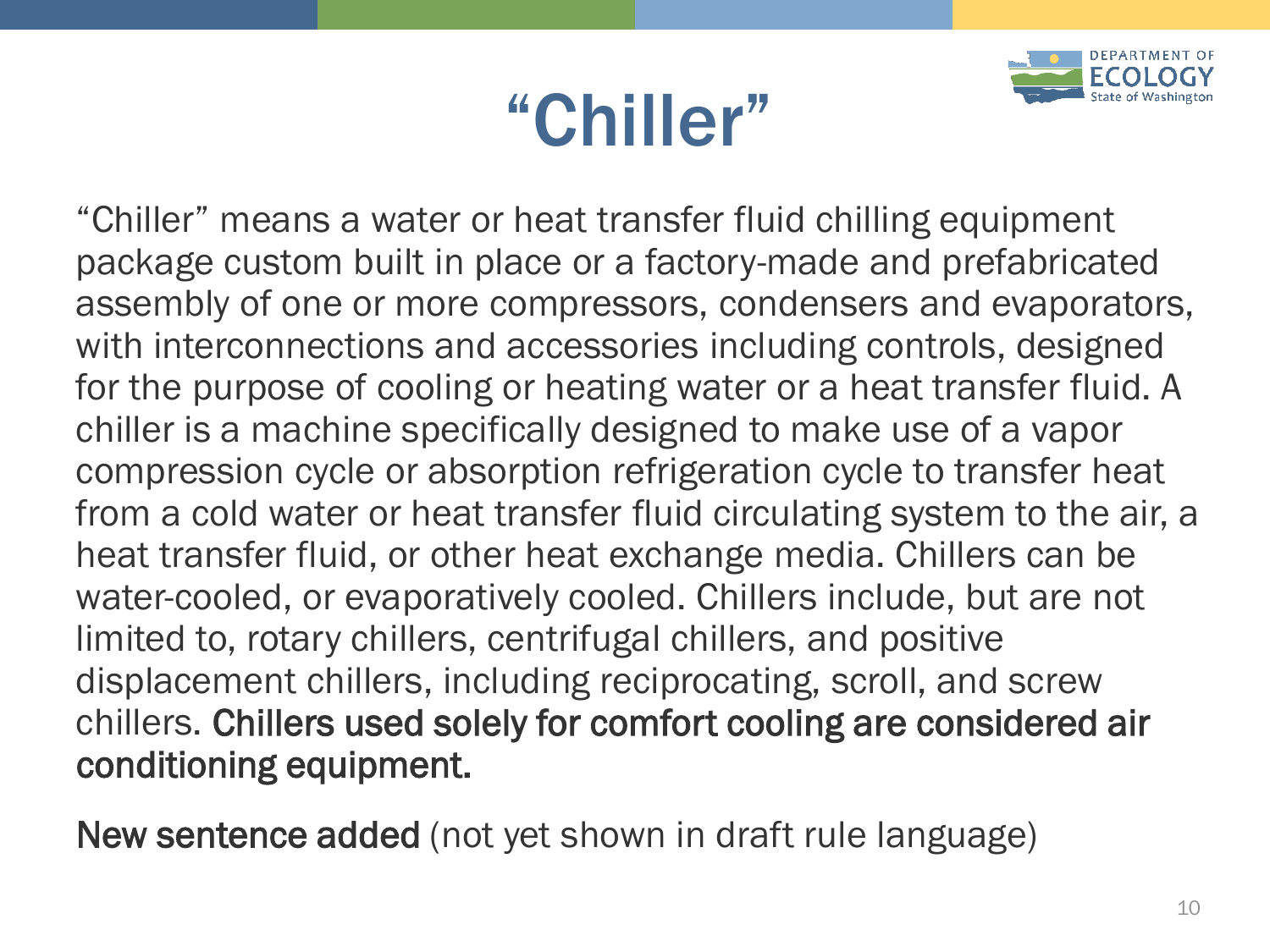

### "Commercial Refrigeration Equipment"

"Commercial refrigeration equipment" means equipment designed to store and display chilled or frozen goods for commercial sale or use, including, but not limited to, stand-alone units, refrigerated food processing and dispensing equipment, remote condensing units, supermarket systems, and vending machines.

New text added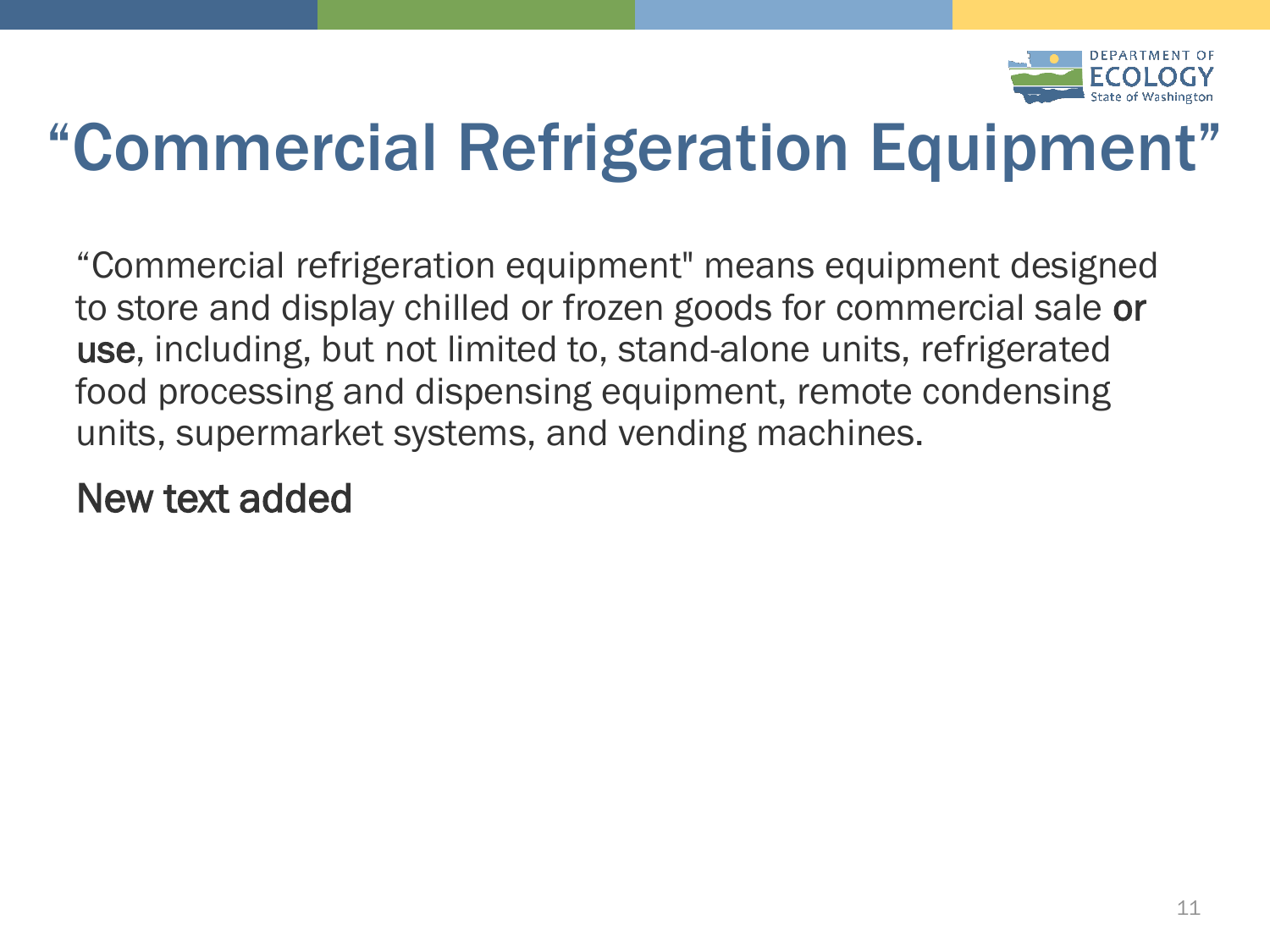

### "Nonessential Consumer Products"

"Nonessential consumer products" means the following products if they are propelled by, contain, or manufactured with a chlorofluorocarbon, hydrochlorofluorocarbon, or hydrofluorocarbon:

- 1) Any plastic party streamer or noise horn including, but not limited to:
	- (a) String confetti;
	- (b) Marine safety horns;
	- (c) Sporting event horns;
	- (d) Personal safety horns;
	- (e) Wall-mounted alarms used in factories or other work areas; and
	- (f) Intruder alarms used in homes or cars.
- 2) Any cleaning fluid for electronic and photographic equipment:
	- (a) Including but not limited to liquid packaging, solvent wipes, solvent sprays, and gas sprays;
	- (b) Except for those sold or distributed to a commercial purchaser.
- 3) Any plastic foam product, except any plastic foam product blown with CFC-11, but which contains no other Class I substances and where this product is used to provide thermal protection to external tanks for space vehicles.

Added definition, based on 40 CFR Part 82 – Ban on nonessential consumer products containing class I substances and ban on nonessential products containing or manufactured with class II substances.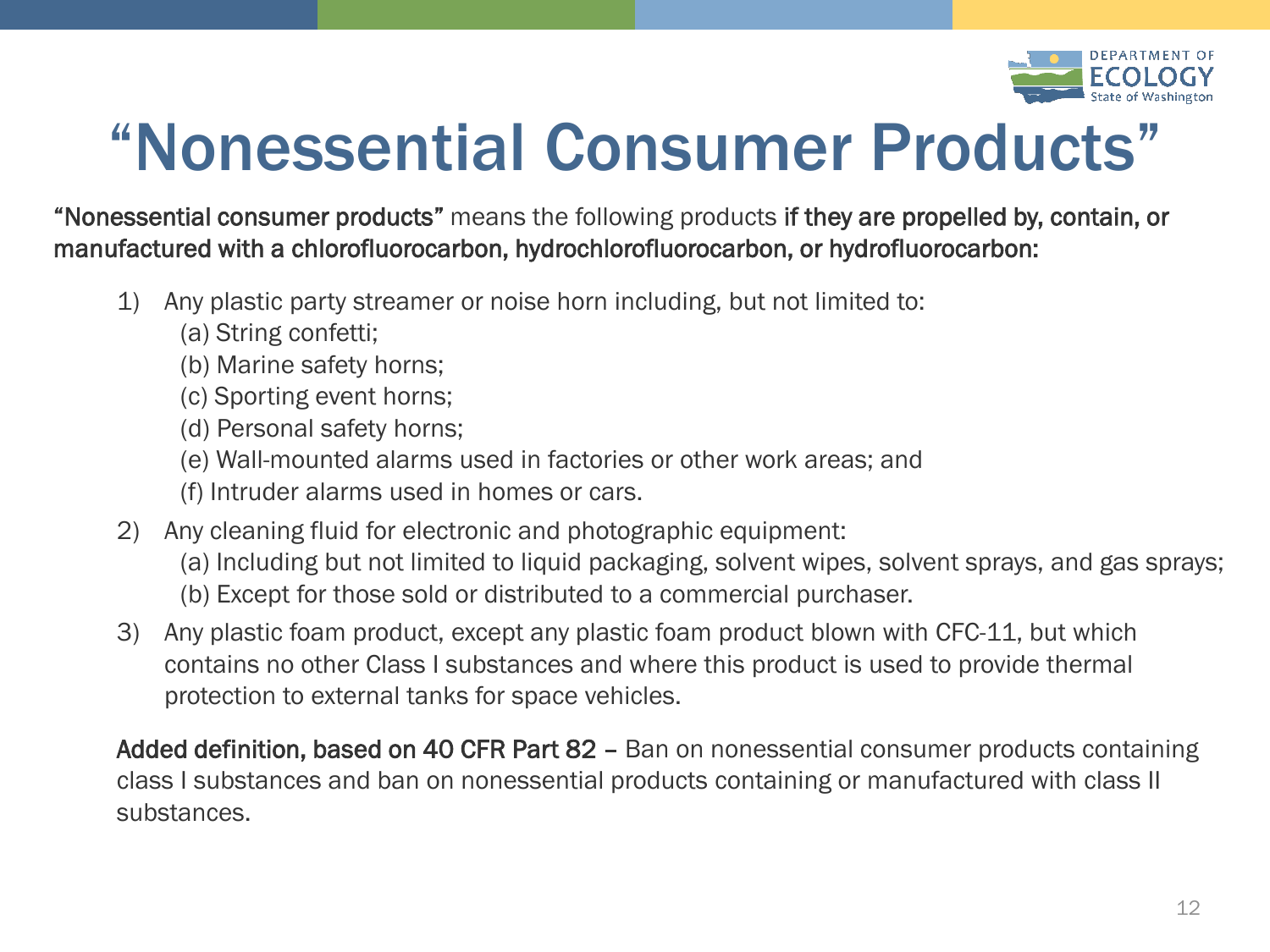

### 040: List of Prohibited Substances

- Table 1. SNAP-like prohibitions
- Table 2. New refrigeration equipment
- Table 3. New air conditioning equipment
- Table 4. Automotive refrigerant and other products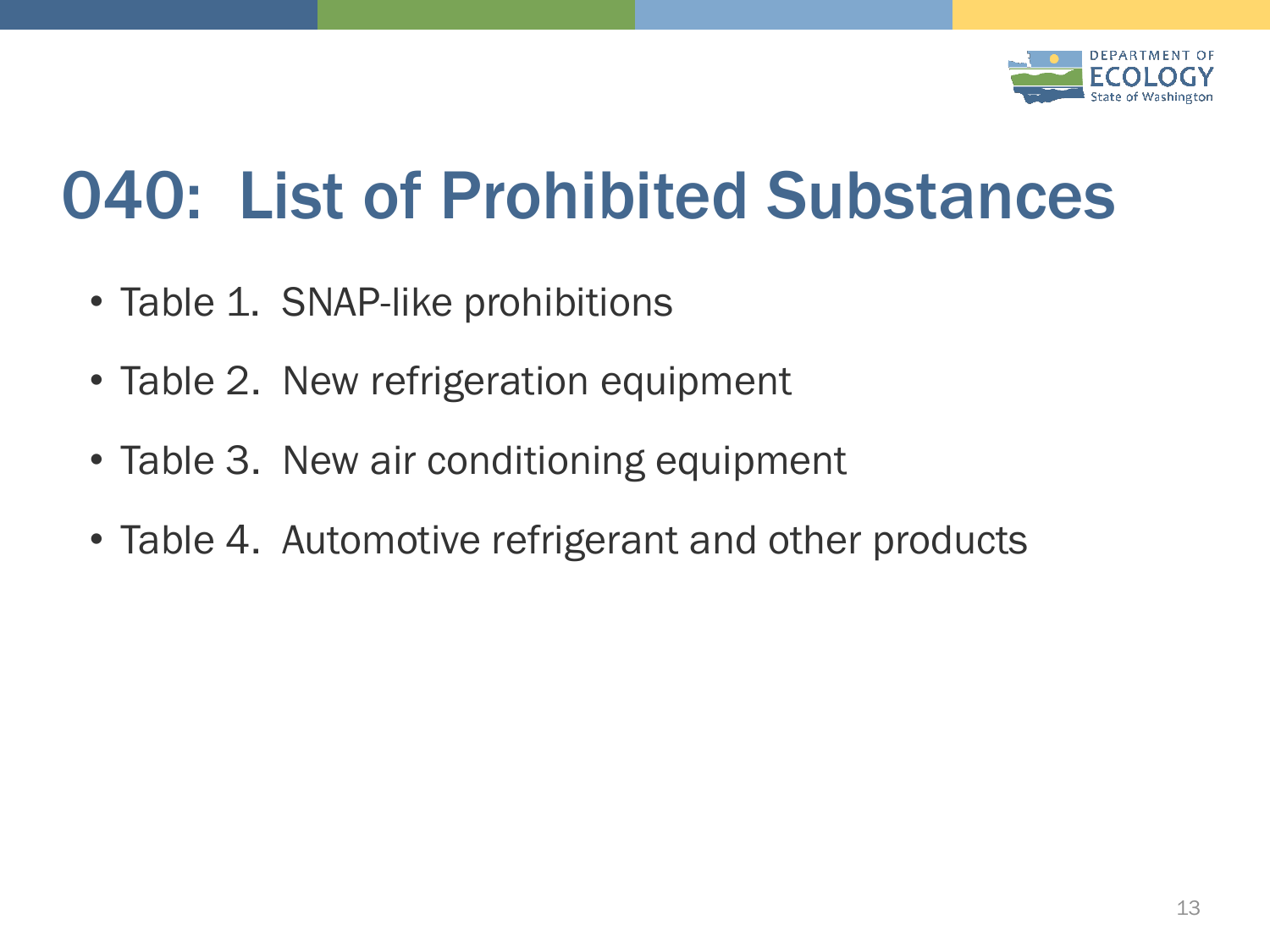

#### 040: Table 2, New Refrigeration Containing >50 Pounds Refrigerant

| <b>Refrigeration End-Uses</b><br>> 50 Pound Charge                           | <b>Prohibited Substances</b><br>(Refrigerant GWP) | <b>Effective Date</b>  |
|------------------------------------------------------------------------------|---------------------------------------------------|------------------------|
| Retail food refrigeration<br>(new and existing facilities)                   | $150+$                                            | <b>January 1, 2025</b> |
| Cold storage warehouses<br>(new and existing facilities)                     | $150+$                                            | <b>January 1, 2025</b> |
| Industrial process refrigeration excluding chillers<br>(new facilities)      | $150+$                                            | January 1, 2025        |
| Industrial process refrigeration excluding chillers<br>(existing facilities) | $2,200+$                                          | <b>January 1, 2025</b> |
| Ice rinks<br>(new facilities)                                                | $150+$                                            | January 1, 2024        |
| Ice rinks<br>(existing facilities)                                           | 750+                                              | January 1, 2024        |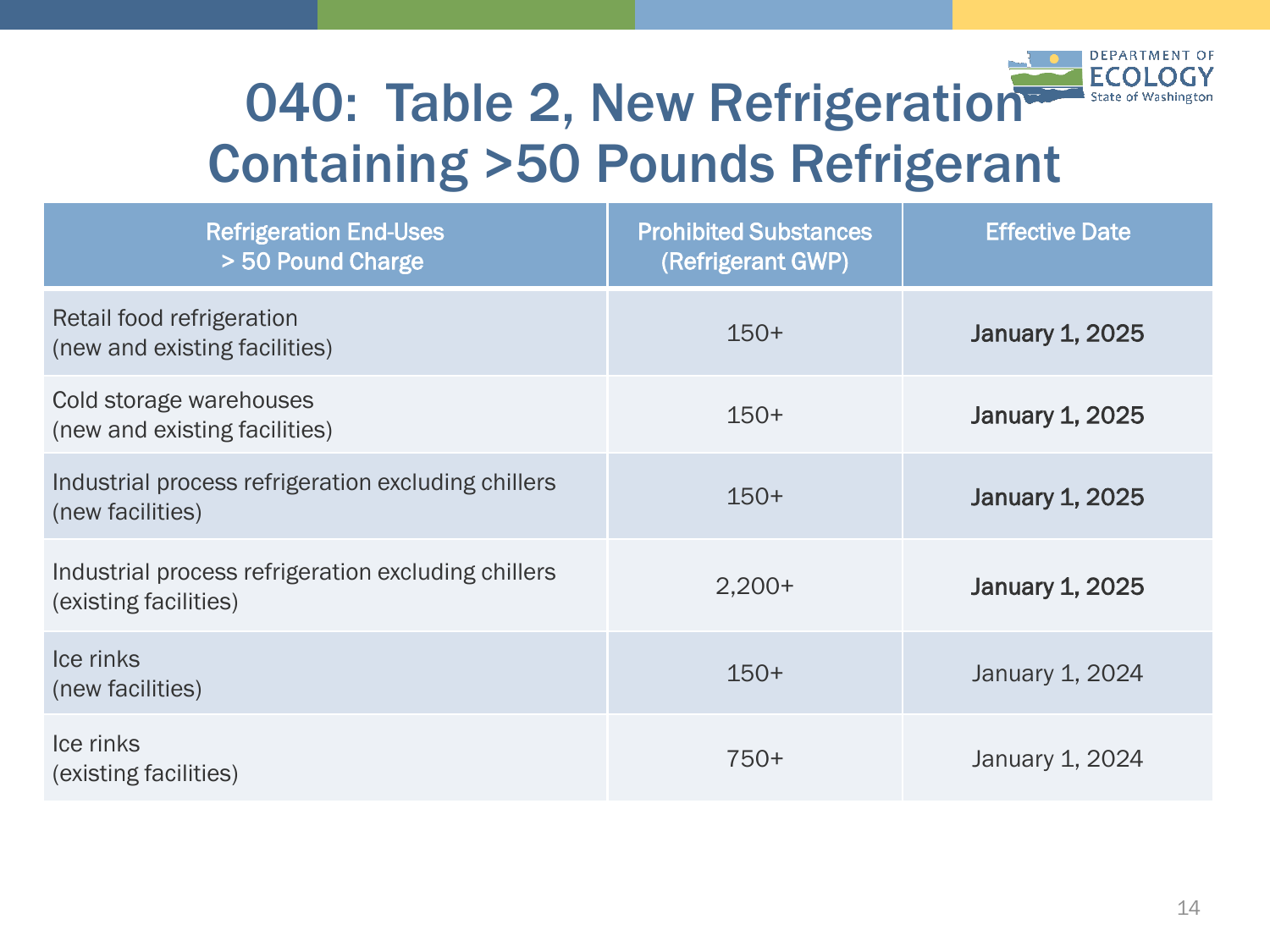

#### 040: Table 4 Chillers (Industrial Process)

| End-Use                                                                                                                                                                          | <b>Prohibited Substances</b>                | <b>Effective Date</b>  |
|----------------------------------------------------------------------------------------------------------------------------------------------------------------------------------|---------------------------------------------|------------------------|
| Chillers – industrial process refrigeration<br>designed for chilled fluid leaving the<br>chiller at temperatures of $> +35$ degrees<br><b>Fahrenheit</b>                         | Refrigerants with a GWP of 750 or more      | <b>January 1, 2025</b> |
| Chillers – industrial process refrigeration<br>designed for chilled fluid leaving the<br>chiller at temperatures of $\leq$ 35 degrees<br>Fahrenheit and > -10 degrees Fahrenheit | Refrigerants with a GWP of 1,500 or<br>more | <b>January 1, 2025</b> |
| Chillers – industrial process refrigeration<br>designed for chilled fluid leaving the<br>chiller at temperatures of < -10 degrees<br>Fahrenheit and > -58 degrees Fahrenheit     | Refrigerants with a GWP of 2,200 or<br>more | <b>January 1, 2025</b> |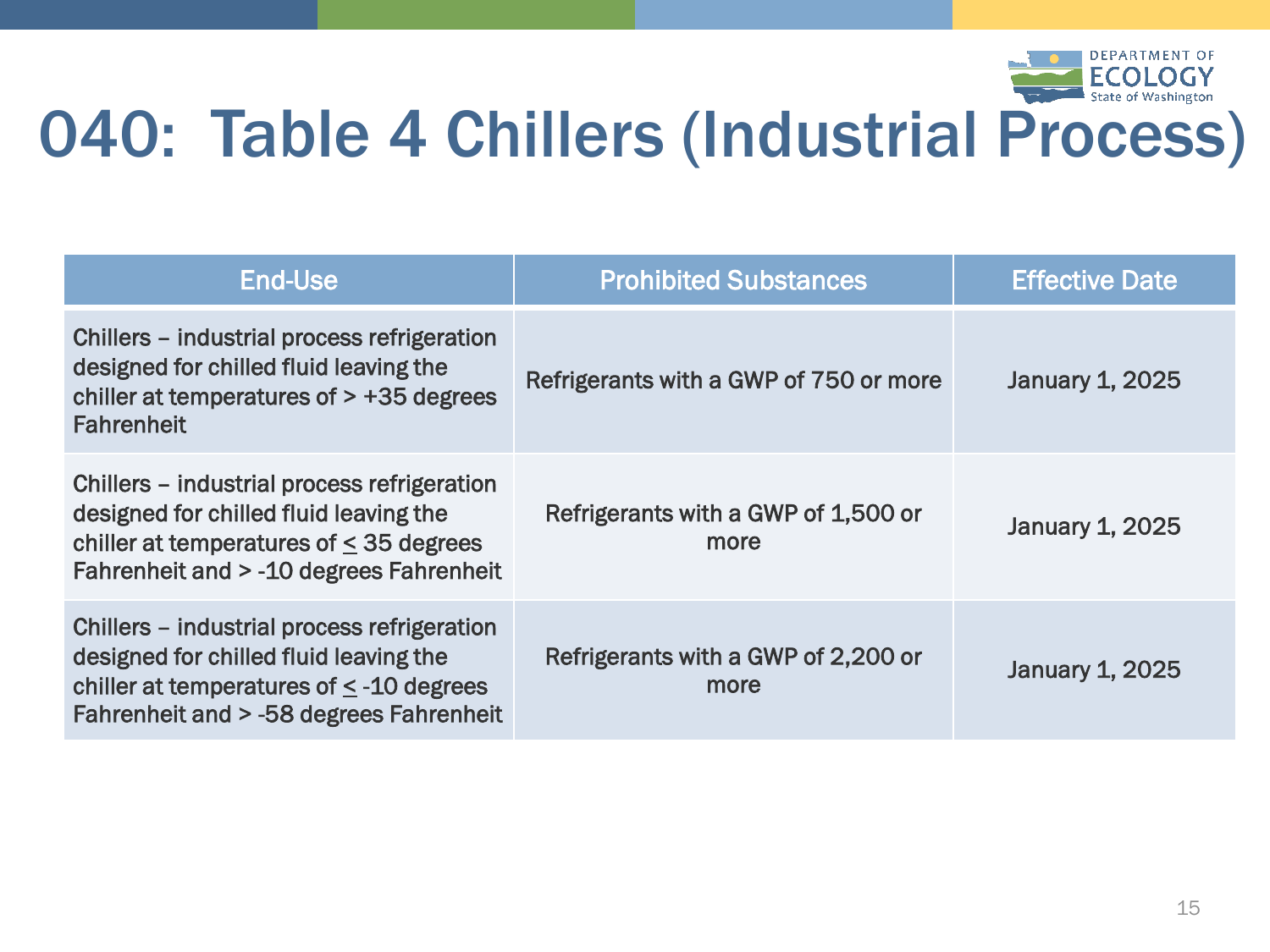

### Other Items in Air Conditioning and Refrigeration

- Residential dehumidifiers no change to January 2024 effective date
- Commercial ice machines tentatively ready to add language that removes commercial ice machines from requirements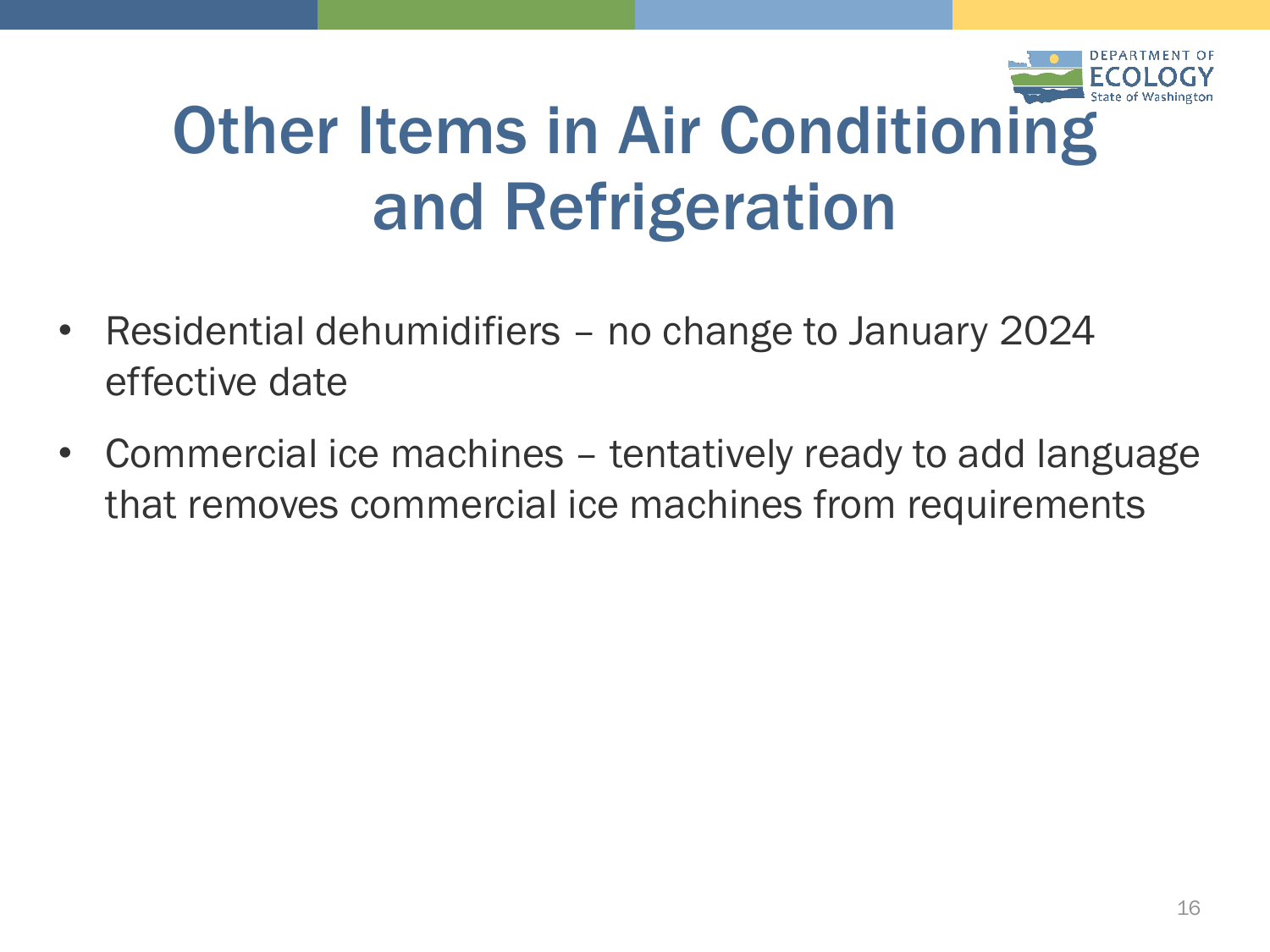

## Questions or Comments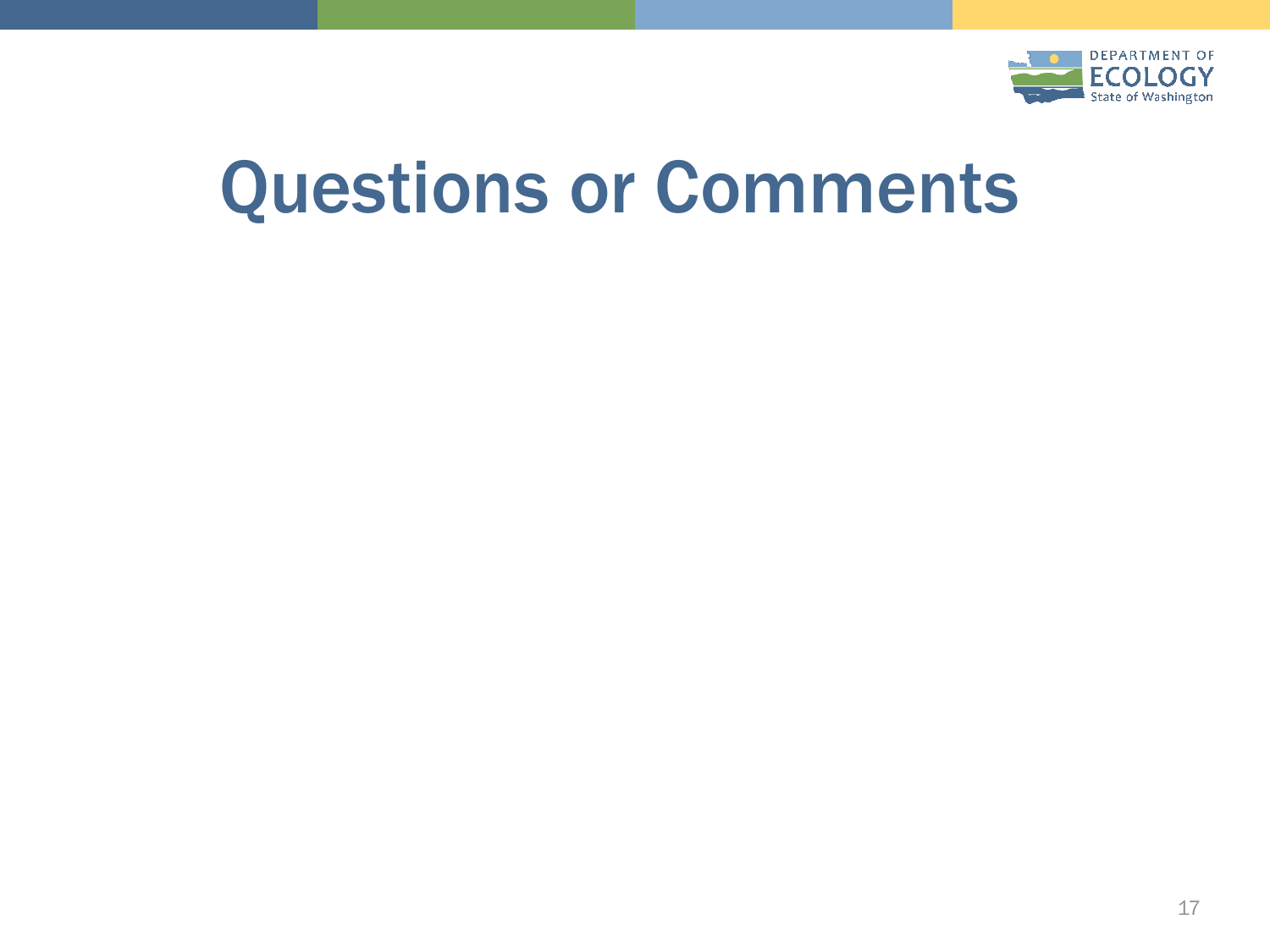

## Question & Answer Session

#### Opportunity for grocery retailers to share information as end-users of affected equipment

- 1. What is your most expensive refrigeration component? What is its average lifespan?
- 2. Which equipment can be retrofitted for a low GWP refrigerant (meaning little other adjustment is needed)?
- 3. Which equipment cannot be retrofitted for a low GWP refrigerant (meaning that replacing this component would trigger other replacements)?
- 4. What is the most significant barrier to complying with a 2025 effective date for purchases of new equipment that complies with a 150 GWP?
- 5. What is the most significant barrier to transitioning to a low GWP on a storewide level? On a company-wide level? CARB's HFC rule allows for a company-wide weighted average approach to GWP reductions.
- 6. This was not originally contemplated in Washington.
- 7. Would you want to see Washington take this approach? Why or why not?
- 8. What else should we know?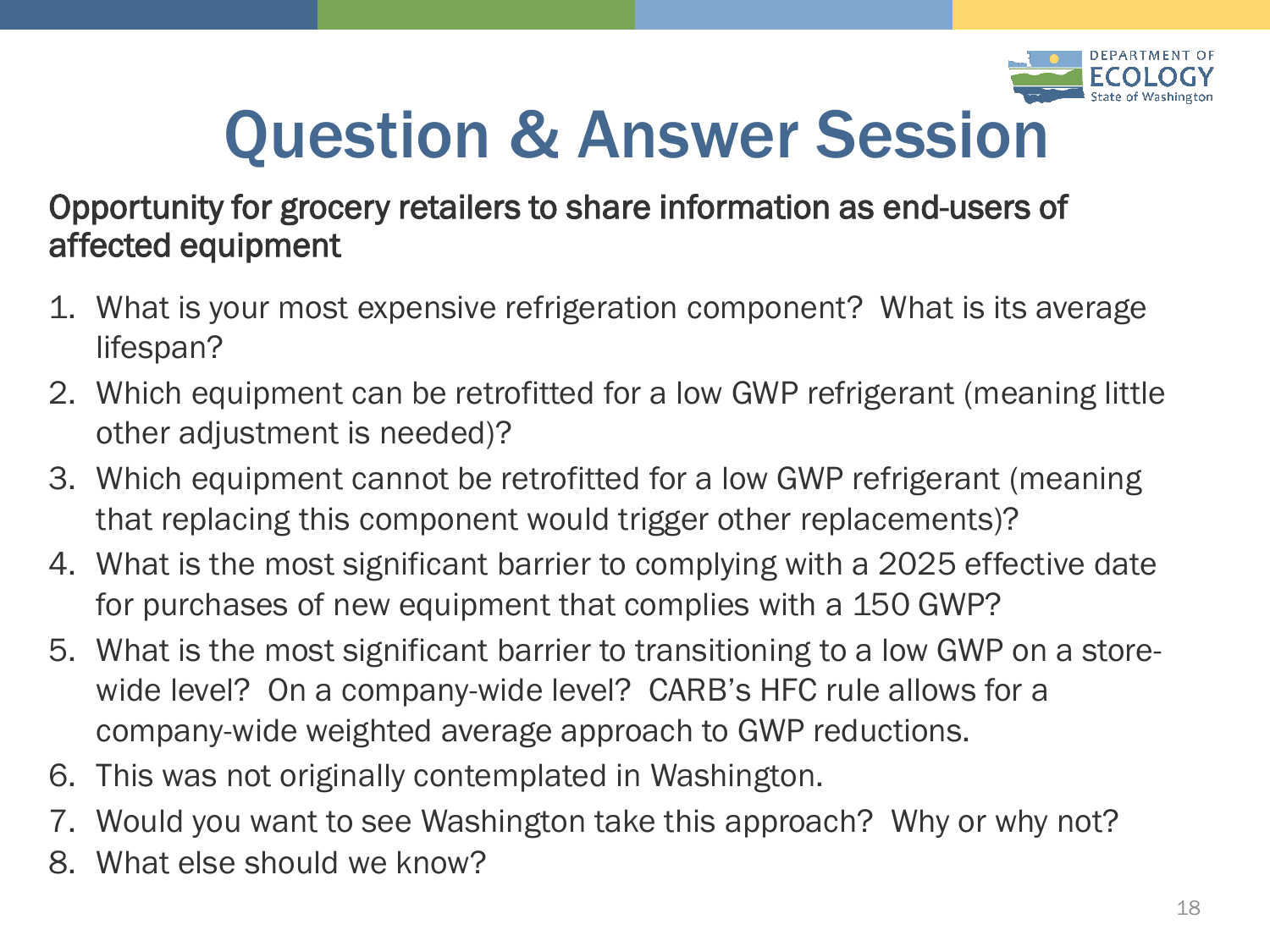

#### Future Meeting Dates

- July 6
- August 16
- September 29

All meeting times: 9:30 a.m. – noon PDT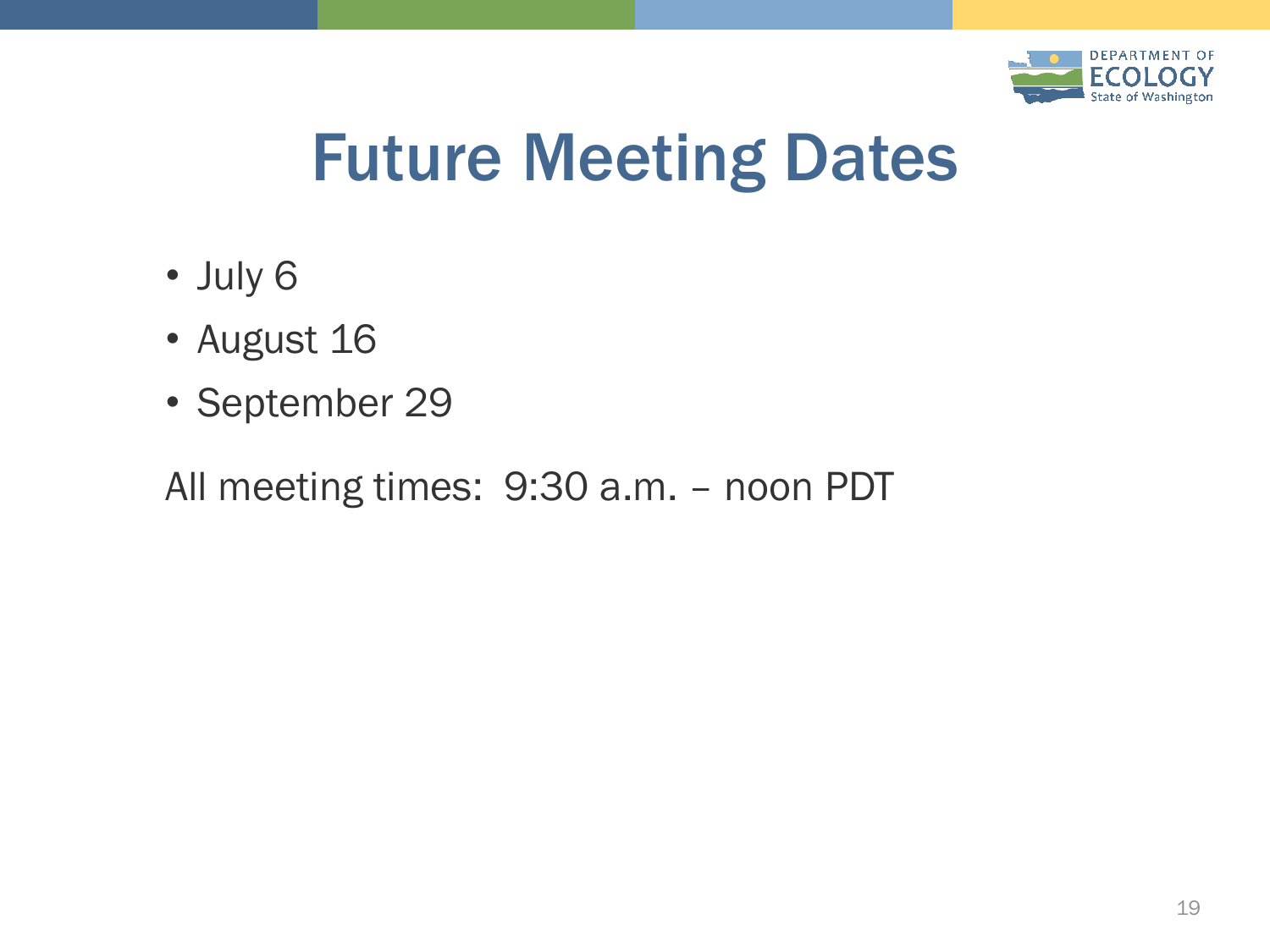

#### **Ecology Contacts**

Compliance/Technical Assistance Tamara Dumitrescu tamara.dumitrescu@ecy.wa.gov HFC@ecy.wa.gov Rulemaking Linda Kildahl linda.kildahl@ecy.wa.gov Outreach & Engagement Janée Zakoren janee.zakoren@ecy.wa.gov